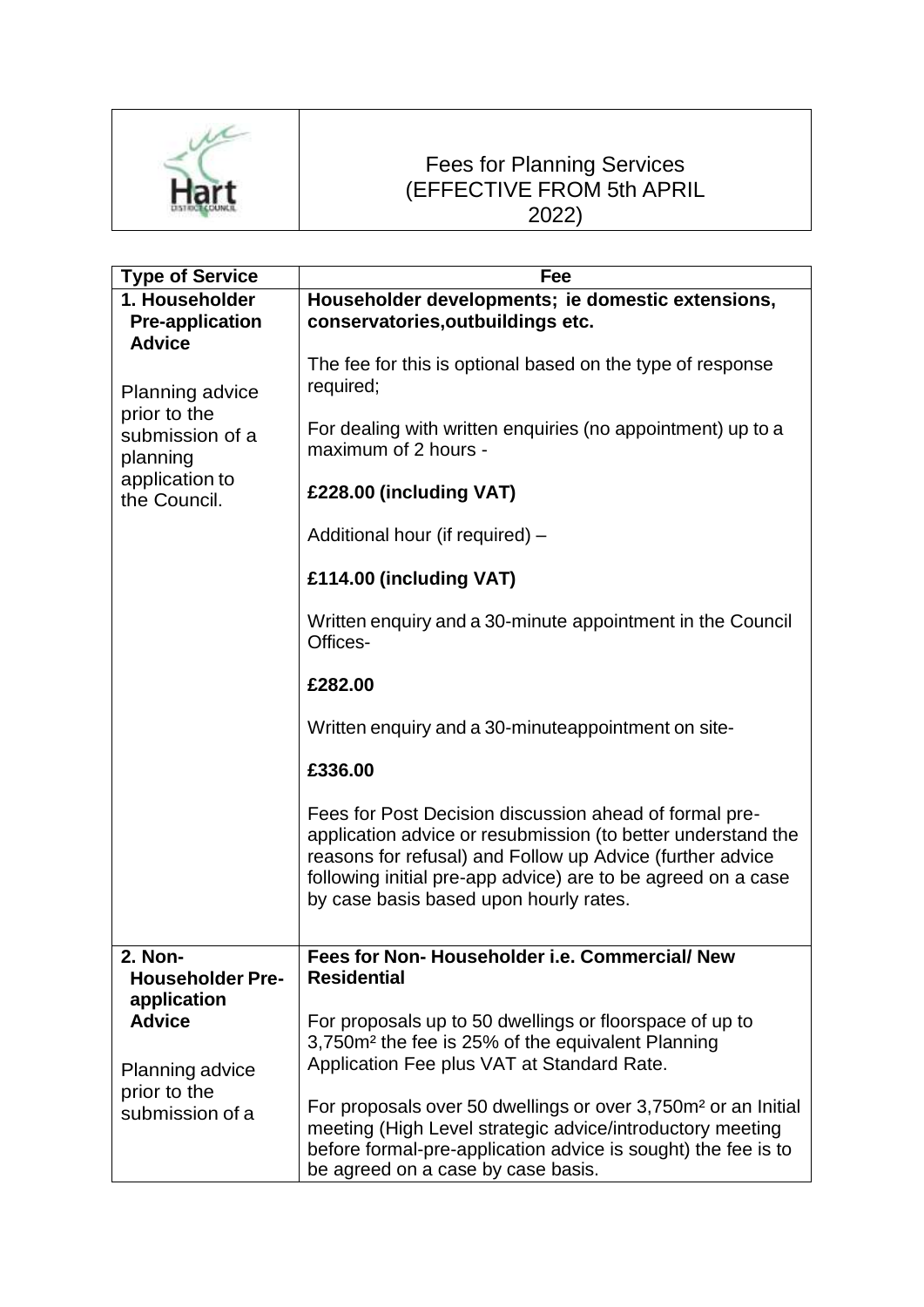| planning<br>application to<br>the Council.                                                 | Follow up Advice (further advice following initial pre-app<br>advice) is also charged on a case by case basis.                                                                                                                                                                                                                        |  |  |
|--------------------------------------------------------------------------------------------|---------------------------------------------------------------------------------------------------------------------------------------------------------------------------------------------------------------------------------------------------------------------------------------------------------------------------------------|--|--|
| 3. Specialist<br><b>Advice</b>                                                             | Pre-Application advice in respect of listed buildings,<br>conservation areas or trees:                                                                                                                                                                                                                                                |  |  |
| Advice from<br>specialist officers.                                                        | For dealing with written enquiries (no appointment) up to a<br>maximum of 2 hour-                                                                                                                                                                                                                                                     |  |  |
| This will be in<br>addition to the fee<br>charged for pre-<br>application advice<br>above. | £252.00                                                                                                                                                                                                                                                                                                                               |  |  |
|                                                                                            | Additional Hour (if required)-                                                                                                                                                                                                                                                                                                        |  |  |
|                                                                                            | £126.00                                                                                                                                                                                                                                                                                                                               |  |  |
|                                                                                            | Written Enquiry with a 30-minuteappointment in the Office-                                                                                                                                                                                                                                                                            |  |  |
|                                                                                            | £312.00                                                                                                                                                                                                                                                                                                                               |  |  |
|                                                                                            | Written Enquiry with a 30-minuteappointment on Site-                                                                                                                                                                                                                                                                                  |  |  |
|                                                                                            | £378.00                                                                                                                                                                                                                                                                                                                               |  |  |
|                                                                                            | Listed building repair advice, i.e. to confirm whether the<br>work represents a repair or will need listed building consent<br>a single meeting on site for up to 30 minutes relating to one<br>proposal only-                                                                                                                        |  |  |
|                                                                                            | £378.00                                                                                                                                                                                                                                                                                                                               |  |  |
|                                                                                            | Fees for extensive conservation area advice: for example,<br>where a developer is seeking toundertake non-householder<br>development in a conservation area and extensive<br>tree/arboriculture advice; for example, where a non-<br>householder development may affect protected tree will be<br>calculated on a case by case basis. |  |  |
|                                                                                            | Follow up Advice (further advice followinginitial pre-<br>app/repairs advice) will be calculated on a case by case<br>basis.                                                                                                                                                                                                          |  |  |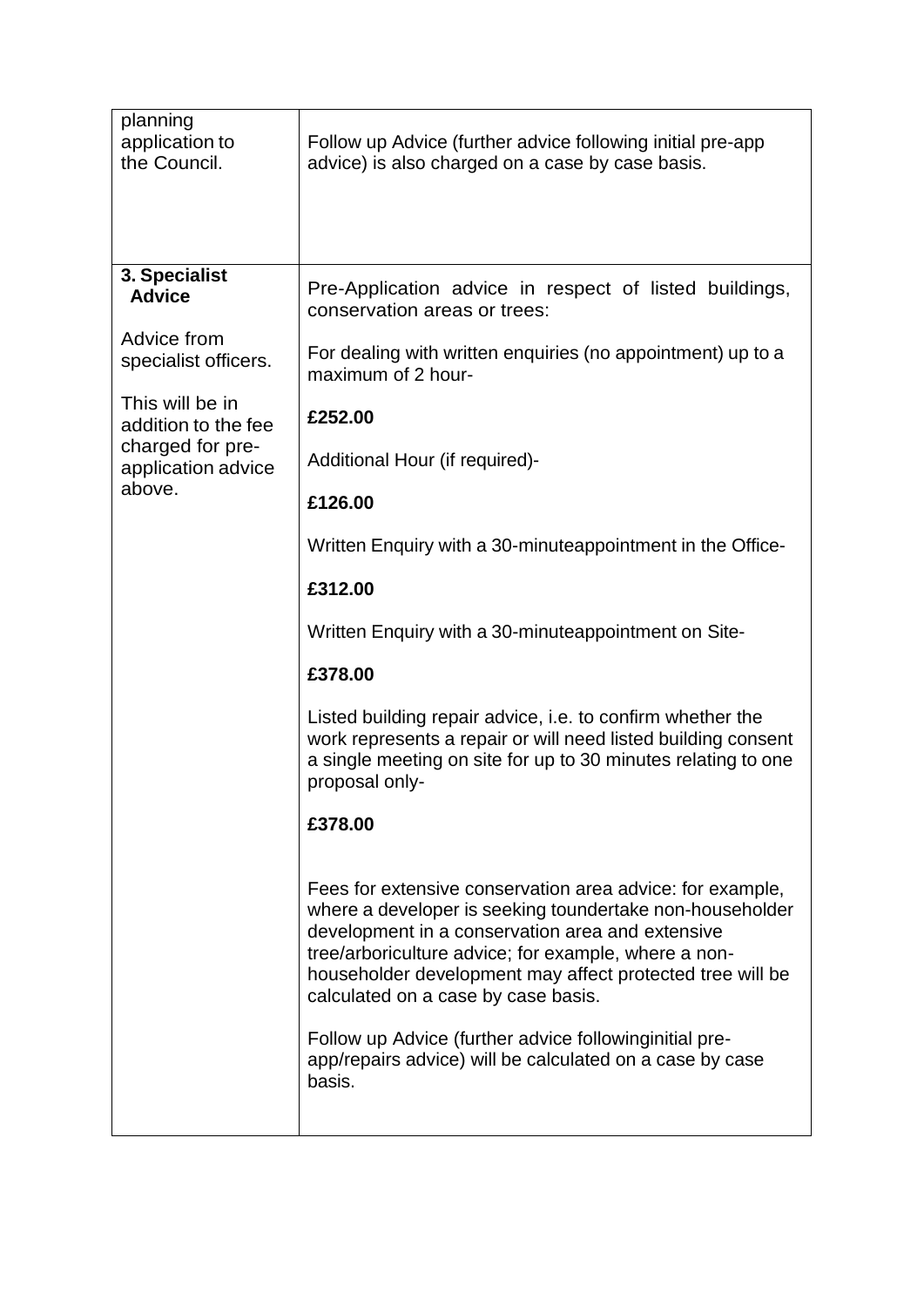| 4. Research of<br><b>Planning History</b>                                                                                                                     | Up to 1 hour - £114.00                                                                 |  |  |
|---------------------------------------------------------------------------------------------------------------------------------------------------------------|----------------------------------------------------------------------------------------|--|--|
|                                                                                                                                                               | Over 1 hour- Office Hourly Rate                                                        |  |  |
|                                                                                                                                                               |                                                                                        |  |  |
|                                                                                                                                                               |                                                                                        |  |  |
| 5. Do I Need<br><b>Planning</b><br><b>Permission</b><br><b>Enquiries</b><br>Queries as to<br>whether a<br>proposal requires<br>planning permission<br>or not. | Householder Proposals-                                                                 |  |  |
|                                                                                                                                                               | £66.00                                                                                 |  |  |
|                                                                                                                                                               | Non-householder proposals-                                                             |  |  |
|                                                                                                                                                               | £150.00                                                                                |  |  |
|                                                                                                                                                               | For queries that require an extensive amount of time the<br>following fees will apply; |  |  |
|                                                                                                                                                               | Up to 1 hour additional time; £126.00<br>Additional Queries; £126.00                   |  |  |
| 6. Compliance                                                                                                                                                 |                                                                                        |  |  |
| <b>Checks</b>                                                                                                                                                 | Householder proposals (office based)-                                                  |  |  |
| Confirmation that                                                                                                                                             | £126.00                                                                                |  |  |
| approved<br>development                                                                                                                                       |                                                                                        |  |  |
| has been built in<br>accordance with<br>approved plans.                                                                                                       | Householder Proposals (30-minute site visit included)-                                 |  |  |
|                                                                                                                                                               | £192.00                                                                                |  |  |
|                                                                                                                                                               | Fees for non- householder applications to be calculated on a<br>case by case basis.    |  |  |
| 7.Sale of<br><b>Conservation</b><br><b>Documents</b>                                                                                                          | <b>Conservation Area Maps-</b>                                                         |  |  |
|                                                                                                                                                               | £12.00                                                                                 |  |  |
|                                                                                                                                                               | <b>Conservation Area Statements-</b>                                                   |  |  |
|                                                                                                                                                               | £30.00                                                                                 |  |  |
|                                                                                                                                                               | <b>Article 4 Directions-</b>                                                           |  |  |
|                                                                                                                                                               | £18.00                                                                                 |  |  |
|                                                                                                                                                               |                                                                                        |  |  |